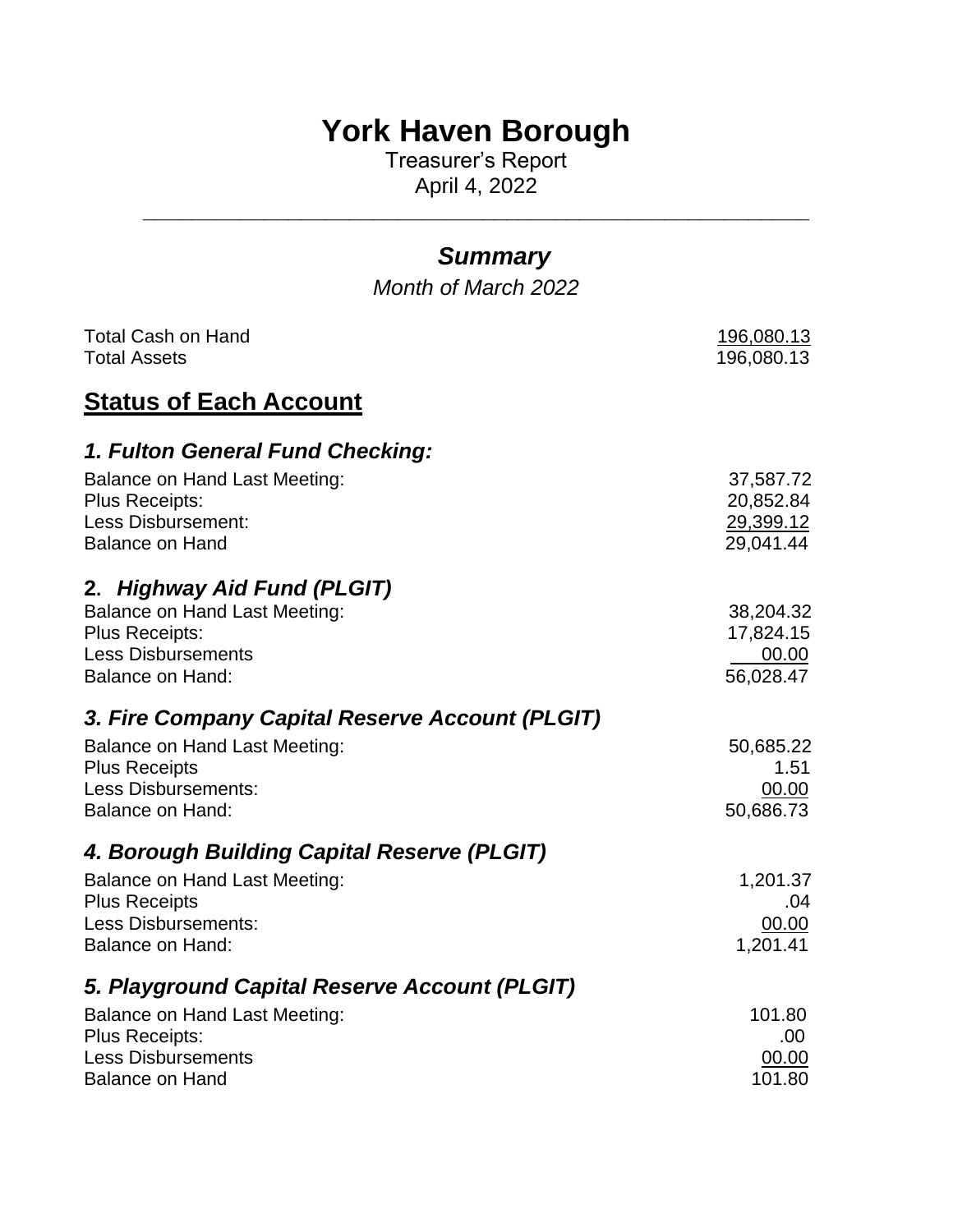| Balance on Hand Last Meeting:<br><b>Plus Receipts:</b><br><b>Less Disbursements:</b><br><b>Balance on Hand:</b>                                                             | 538.18<br>.01<br><u>173.13</u><br>365.06        |
|-----------------------------------------------------------------------------------------------------------------------------------------------------------------------------|-------------------------------------------------|
| 7. General Account (PLGIT)                                                                                                                                                  |                                                 |
| Balance on Hand Last Meeting:<br><b>Plus Receipts:</b><br><b>Less Disbursements</b><br><b>Balance on Hand</b>                                                               | 8,665.71<br>27,587.78<br>22,310.56<br>13,942.93 |
| 8. Petty Cash:                                                                                                                                                              |                                                 |
| <b>Balance on Hand Last Meeting:</b><br>Plus Receipts:<br>Less Disbursements:<br><b>Balance on Hand</b>                                                                     | 4.22<br>0.00<br>$\frac{0.00}{4.22}$             |
| 9. American Rescue Plan (PLGIT)<br><b>Balance on Hand Last Meeting:</b><br><b>Plus Receipts:</b><br><b>Less Disbursements:</b><br><b>Balance on Hand</b>                    | 36,270.48<br>1.08<br>0.00<br>36,271.56          |
| 10. York Haven Borough Building Fundraiser (PLGIT)<br><b>Balance on Hand Last Meeting:</b><br><b>Plus Receipts:</b><br><b>Less Disbursements:</b><br><b>Balance on Hand</b> | 8,336.26<br>100.25<br>0.00<br>8,436.51          |

\_\_\_\_\_\_\_\_\_\_\_\_\_\_\_\_\_\_\_\_\_\_\_\_\_\_\_\_\_\_\_\_\_\_\_\_\_\_\_\_\_\_\_\_\_\_\_\_\_\_\_\_\_\_\_\_\_\_\_\_\_\_

\_\_\_\_\_\_\_\_\_\_\_\_\_\_\_\_\_\_\_\_\_\_\_\_\_\_\_\_\_\_\_\_\_\_\_\_\_\_\_\_\_\_\_\_\_\_\_\_\_\_\_\_\_\_\_\_\_\_\_\_\_\_

*Approved This Date: April 4, 2022*

*BY: \_\_\_\_\_\_\_\_\_\_\_\_\_\_\_\_\_\_\_\_\_\_\_\_\_\_\_\_\_\_\_\_\_\_\_\_\_\_\_\_\_\_\_\_\_\_\_\_\_\_\_\_\_\_\_\_\_\_\_\_*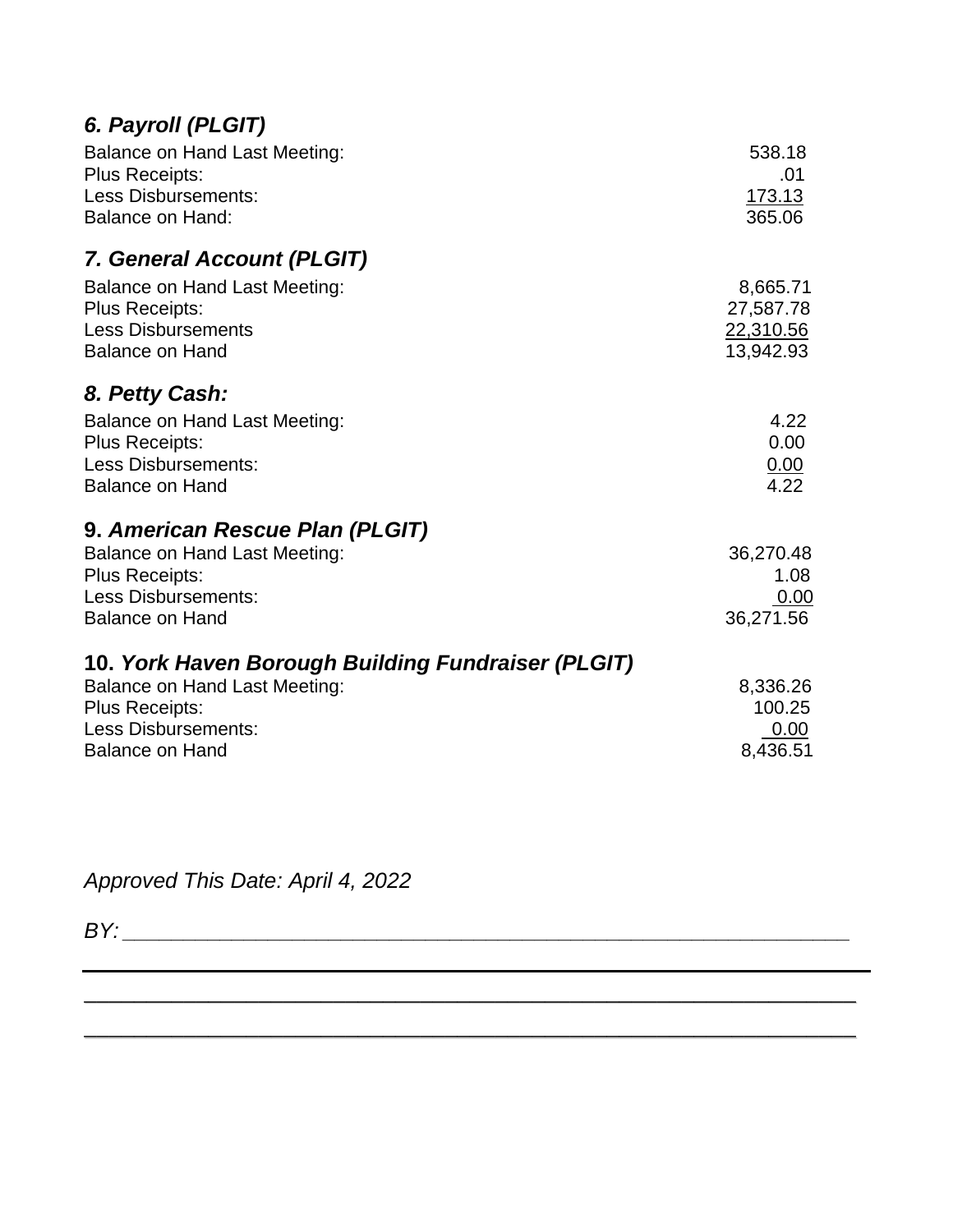# **General Fund (Fulton/Drovers)\_\_\_\_\_\_\_\_\_\_\_\_\_\_\_\_\_\_\_\_\_\_\_\_\_\_\_\_\_\_\_\_\_\_**

### *Receipts*\_\_\_\_\_\_\_\_\_\_\_\_\_\_\_\_\_\_\_\_\_\_\_\_\_\_\_\_\_\_\_\_\_\_\_\_\_\_\_\_\_\_\_\_\_\_\_\_\_\_\_

| Commonwealth of Pennsylvania (Liquor Control Board) | 150.00    |
|-----------------------------------------------------|-----------|
| District Court 19-3-09                              | 16.54     |
| Esther Miller, (Bldg Fundraiser)                    | 5,000.00  |
| CGA Law Firm (over payment)                         | 590.00    |
| York Haven Trash Report (#2February 2022)           | 5,985.15  |
| G.H. Harris #4 (delinquent per capita)              | 55.00     |
| Columbia Gas (street excavation)                    | 50.00     |
| <b>York County Recorder of Deeds</b>                | 3,062.01  |
| <b>York County Tax Claim</b>                        | 975.38    |
| <b>York Adams Tax Bureau</b>                        | 4,968.76  |
|                                                     | 20,852.84 |

#### *Disbursements\_\_\_\_\_\_\_\_\_\_\_\_\_\_\_\_\_\_\_\_\_\_\_\_\_\_\_\_\_\_\_\_\_\_\_\_\_\_\_\_\_\_\_\_\_\_\_*

| Check No.        | Payee                            |           |
|------------------|----------------------------------|-----------|
| Transfer         | <b>PLGIT-General</b>             | 27,587.00 |
| Zip Check        | Met-Ed(Borough Building)         | 56.22     |
| Zip Check        | Met-Ed $(2^{nd}$ St.)            | 98.13     |
| Zip Check        | Columbia Gas                     | 770.69    |
| Zip Check        | Met-Ed (street lights)           | 886.76    |
| <b>Bank Fees</b> | Interest January & February 2022 | .32       |
|                  |                                  | 29,399.12 |

# **Highway Aid (PLGIT)\_\_\_\_\_\_\_\_\_\_\_\_\_\_\_\_\_\_\_\_\_\_\_\_\_\_\_\_\_\_\_\_\_\_\_\_\_\_\_\_\_\_**

| <b>Receipts</b>                             |           |
|---------------------------------------------|-----------|
| Checking Account Interest 3/22              | 1 67      |
| Commonwealth of Pennsylvania (Liquid Fuels) | 17,822.48 |
|                                             | 17,824.15 |

# *Disbursements\_\_\_\_\_\_\_\_\_\_\_\_\_\_\_\_\_\_\_\_\_\_\_\_\_\_\_\_\_\_\_\_\_\_\_\_\_\_\_\_\_\_\_\_\_\_\_*

Check No. Payee\_\_\_\_\_\_\_\_\_\_\_\_\_\_\_\_\_\_\_\_\_\_\_\_\_\_\_\_\_\_\_\_\_\_\_\_\_\_\_\_\_\_\_\_\_\_

| 1.51 |
|------|
|      |
|      |
|      |

| Check<br>™υ. |  |  |  |
|--------------|--|--|--|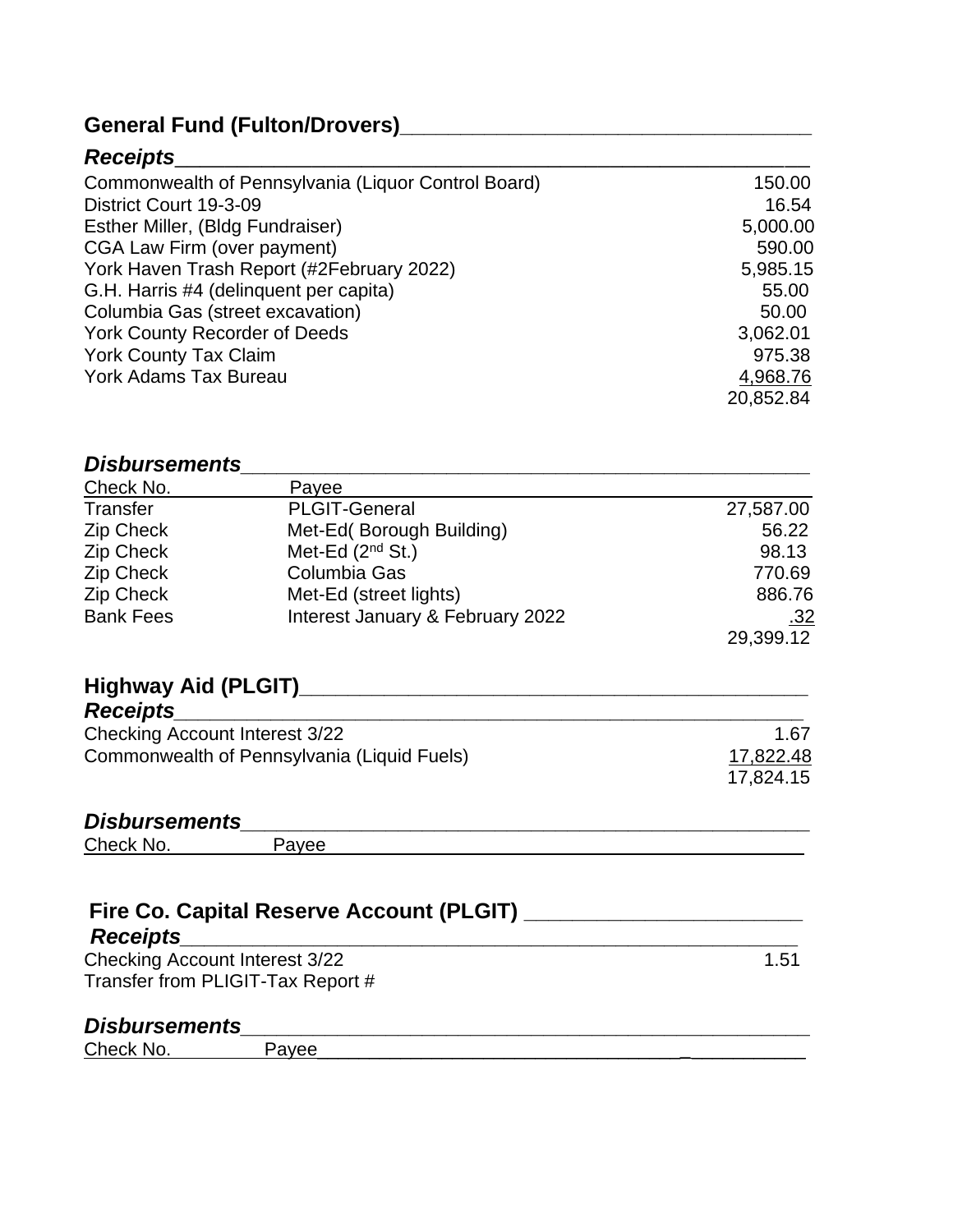|                                                          | Borough Building Capital Reserve Account (PLGIT)________________________________                                     |           |
|----------------------------------------------------------|----------------------------------------------------------------------------------------------------------------------|-----------|
| <b>Receipts</b>                                          |                                                                                                                      |           |
| <b>Checking Account Interest 3/22</b>                    |                                                                                                                      | .04       |
| <b>Disbursements</b>                                     | <u> 1989 - Jan Sterling, margin and de la populación de la populación de la populación de la populación de la po</u> |           |
| Check No.                                                | Payee                                                                                                                |           |
|                                                          |                                                                                                                      |           |
|                                                          |                                                                                                                      |           |
| <b>Receipts</b>                                          |                                                                                                                      |           |
| <b>Checking Account Interest 3/22</b>                    |                                                                                                                      | .00       |
|                                                          |                                                                                                                      |           |
| <b>Disbursements</b>                                     |                                                                                                                      |           |
| Check No.                                                | Payee                                                                                                                |           |
|                                                          |                                                                                                                      |           |
|                                                          |                                                                                                                      |           |
| Receipts_______________                                  |                                                                                                                      |           |
| <b>Checking Account Interest 3/22</b>                    |                                                                                                                      | .01       |
| <b>Transfer from PLGIT</b>                               |                                                                                                                      |           |
|                                                          |                                                                                                                      |           |
| <b>Disbursements</b>                                     |                                                                                                                      |           |
| Check No.                                                | Payee                                                                                                                |           |
| 2936                                                     | PA Department of Revenue (February 2022)                                                                             | 9.77      |
| <b>ACH</b>                                               | 941 Tax Deposit (February 2022)                                                                                      | 48.68     |
| 2937                                                     | <b>Curtiss Tusing, Street employee</b>                                                                               | 114.68    |
|                                                          |                                                                                                                      | 173.13    |
|                                                          |                                                                                                                      |           |
| <b>General Account</b>                                   |                                                                                                                      |           |
| <b>PLGIT</b>                                             |                                                                                                                      |           |
| <b>Receipts</b><br><b>Checking Account Interest 3/22</b> |                                                                                                                      | .78       |
| <b>Transfer Fulton</b>                                   |                                                                                                                      | 27,587.00 |
|                                                          |                                                                                                                      | 27,587.78 |
|                                                          |                                                                                                                      |           |
| <b>Disbursements</b>                                     |                                                                                                                      |           |
| Check No.                                                | Payee                                                                                                                |           |
| <b>Transfer</b>                                          | PLGIT-York Haven Borough Fundraiser (Bonnycastle)                                                                    | 100.00    |
| 3160                                                     | Penn Waste                                                                                                           | 6,743.08  |
| 3161                                                     | Verizon                                                                                                              | 91.36     |
| 3162                                                     | <b>CGA Law Firm</b>                                                                                                  | 1,550.00  |
| 3163                                                     | C.S, Davidson, Inc.                                                                                                  | 188.11    |

3163 C.S, Davidson, Inc<br>3164 Department of Labor & Industry 2,362.00 3164 Department of Labor & Industry 2,362.00 3165 Kocman Insurance 79.00